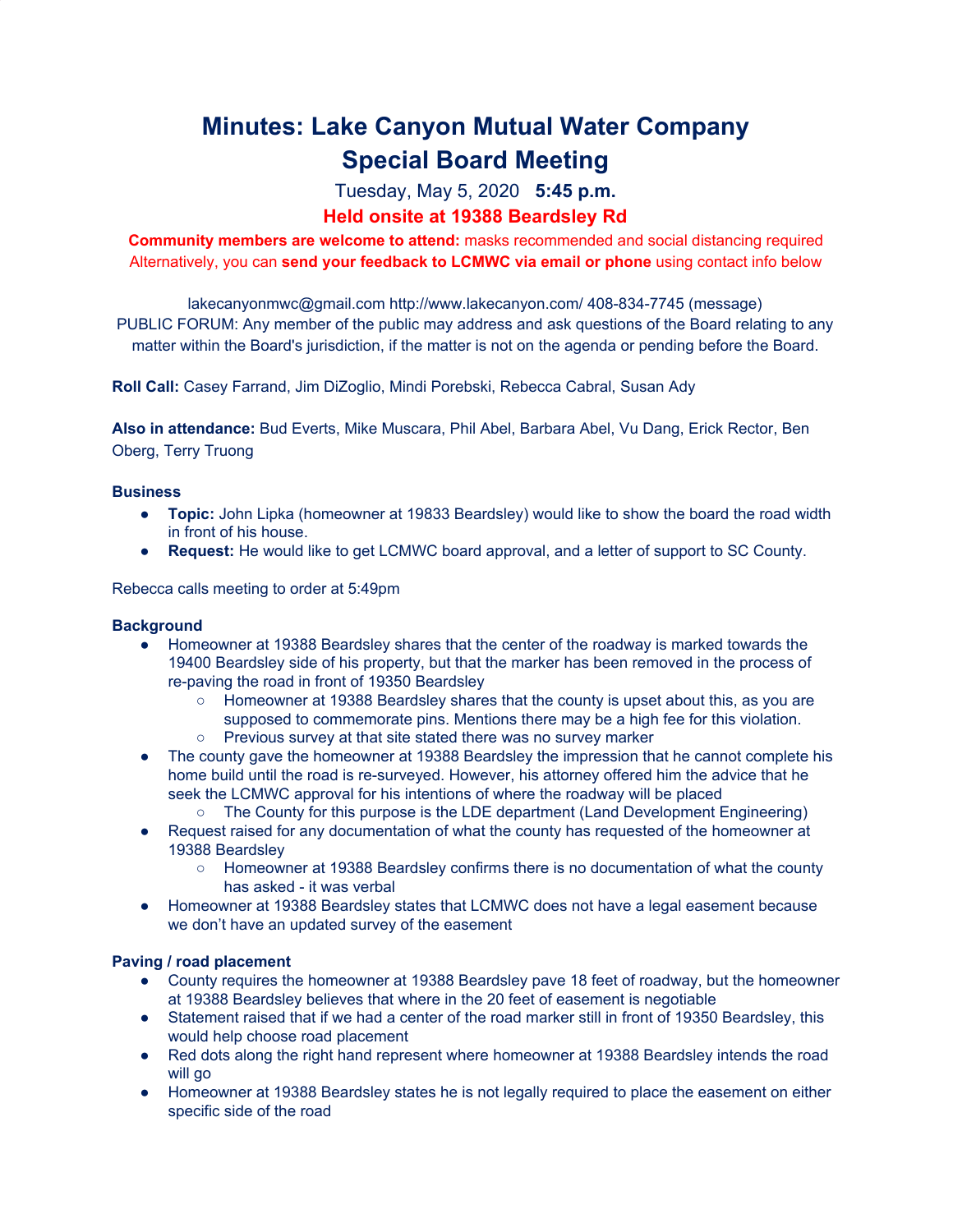- Approved site plan appears to show 1 foot easement on either side with 18 ft of roadway in between
- Homeowner at 19388 Beardsley reiterates his belief that the road can be placed anywhere within the 20 foot easement
- Suggested compromise that homeowner at 19388 Beardsley pave 20 ft of roadway (as compared to 18) in exchange for the shift of the easement to one side
	- Homeowner at 19388 Beardsley states he only intends to paye 18 feet due to the fact that the county requires 18 feet, and if he were to pave 20 feet they may have questions about why
		- Reinforces that the inspections with the county will require 18 feet of roadway
	- Later when the compromise is re-raised, but it is made clear that this request to pave 20 feet of roadway would be included in the letter from the board to the county, the reaction appears more amenable
- Board members share general sentiments on happiness at full 20 feet width, but also concerns that any documentation needs to hold up to legal scrutiny

### **Parking, grade, and other road considerations**

- General concern voiced about how to keep people from parking in the easement, now and in the future
	- Recommendation that fire lane be added to the far edge of the road
		- Ideas for red reflectors or red paint lines
- Recommendation that the grade stay the same so drainage is the same and no new berms are needed
	- Homeowner at 19388 Beardsley mentions he does not intend to resurface the whole road, but only the additional required on the sides, hence the grade remains the same for the existing road

### **Road Taper**

- There is only 12 feet of roadway at the lower end of the property, and the county as requested a taper on that end
- Homeowner at 19388 Beardsley asks the board how they want the taper to be handled
	- Questions are raised as to whether a taper is actually required, but homeowner states that County requested a taper
- Property owner at 19360 Beardsley requests that whatever is done, his property is left alone

### **Home construction in relation to road**

- Homeowner at 19388 Beardsley states that the corner of the home closest to the road has 7 foot variance that is approved.
- Homeowner at 19388 Beardsley mentions the plan being shown is the original approved plan, there is a modified plan due to changes in the works (e.g. "kink" in retaining wall, removal of retention pond due to engineer saying it was not needed)
	- Later clarified there is no modified plan, there is an as-built plan being documented, may be ready as soon as one week
- Concern voiced that the home is built closer to the roadway than the approved plan shows, which was approx 30 feet from the existing far road edge. Rough measurements on site appear to show only 21 feet from existing edge
- Homeowner at 19388 Beardsley states they do not feel the road placement has shifted

### **Letter of support**

- Homeowner is seeking LCMWC letter of support for his intentions of where the roadway will be placed, for the county LDE department
- Specific timeframe this letter of support is needed is unknown, but the sooner the better from homeowner's point of view
- Questions raised on how to ensure any letter is legal and will be binding for future owners, etc.